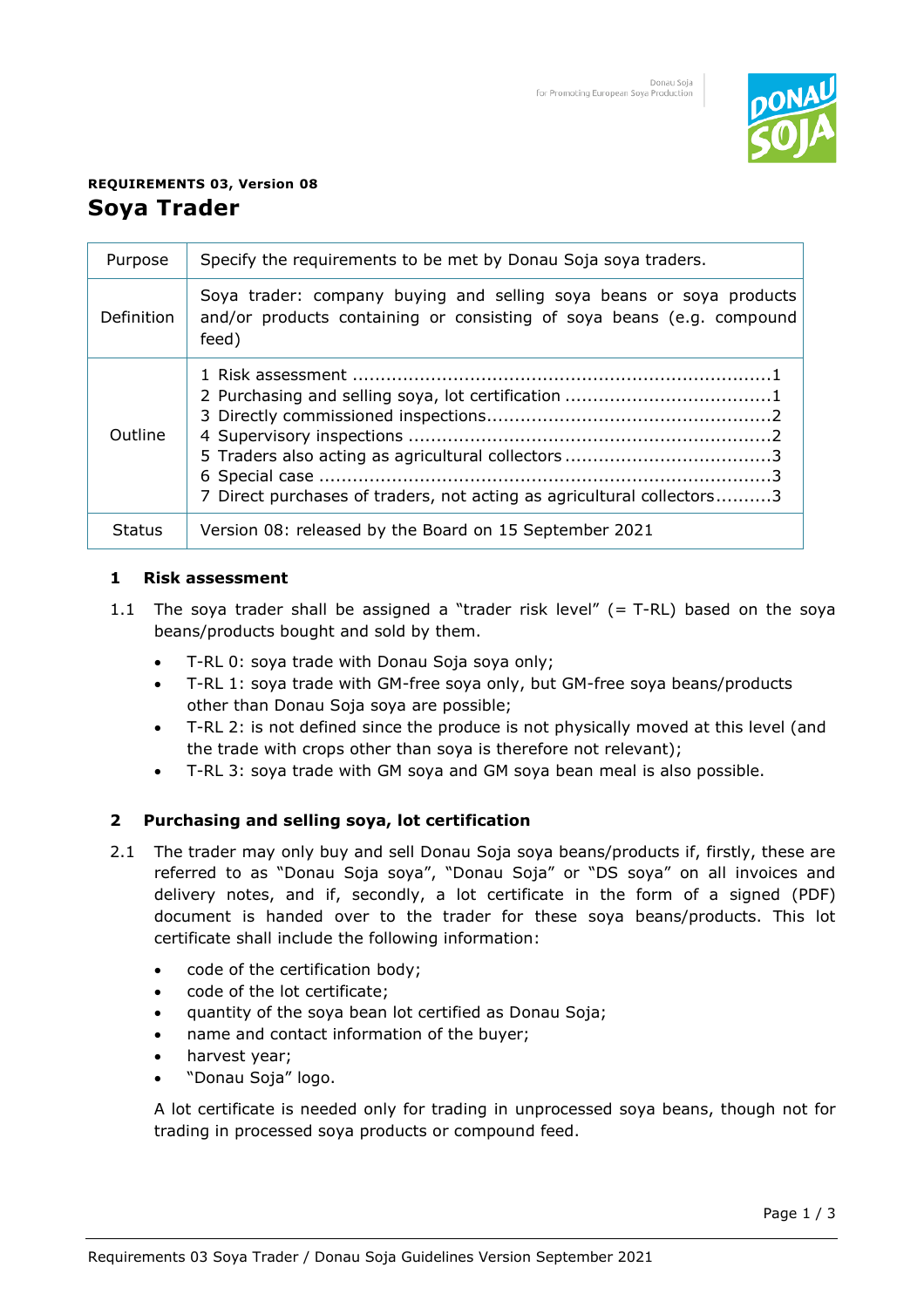

- 2.2 For selling Donau Soja soya, the trader shall send a lot certificate request to their certification body. Each request shall include the following information:
	- name and contact information of the buyer;
	- quantity of the soya bean lot to be sold as Donau Soja;
	- harvest year;
	- codes of the lot certificates related to the quantity of Donau Soja soya to be sold.
- 2.3 The trader shall accept as response from their certification body the lot certificate in the form of a signed PDF document. The lot certificate shall include the following information:
	- code of the certification body;
	- code of the lot certificate;
	- quantity of the soya bean lot certified as Donau Soja;
	- name and contact information of the buyer;
	- harvest year;
	- "Donau Soja" logo.
- 2.4 The trader shall document the following for all purchases and sales of soya beans/products:
	- names, addresses and, where applicable, EU registration numbers (or equivalent specifications in non-EU countries) of all suppliers and customers;
	- lot, quantity, quality label "Donau Soja", and lot certificates;
	- delivery date, carrier and receiver.

#### **3 Directly commissioned inspections**

- 3.1 The trader shall conclude an inspection contract with a certification body recognised by Donau Soja Organisation, commissioning this body to undertake chargeable inspections at the following frequency:
	- traders of all risk levels: first inspection;
	- traders of risk levels 0 and 1 (T-RL 0 and 1): additional inspection every two years;
	- traders of risk level 3 (T-RL 3): additional annual inspection.
- 3.2 If the certified trader suspends or terminates their Donau Soja activity, Donau Soja Organisation may, at the expense of the trader, demand a final inspection by the directly commissioned certification body to verify all conformities from the last audit to the date of termination of the contract. The scope of the final inspection shall be reduced compared to a normal inspection, whereby the exact scope shall be determined by Donau Soja Organisation, if necessary after consultation with the directly commissioned certification body.

#### **4 Supervisory inspections**

4.1 The trader shall accept supervisory inspections (risk-based sampling) by inspection bodies or inspectors commissioned by Donau Soja Organisation.